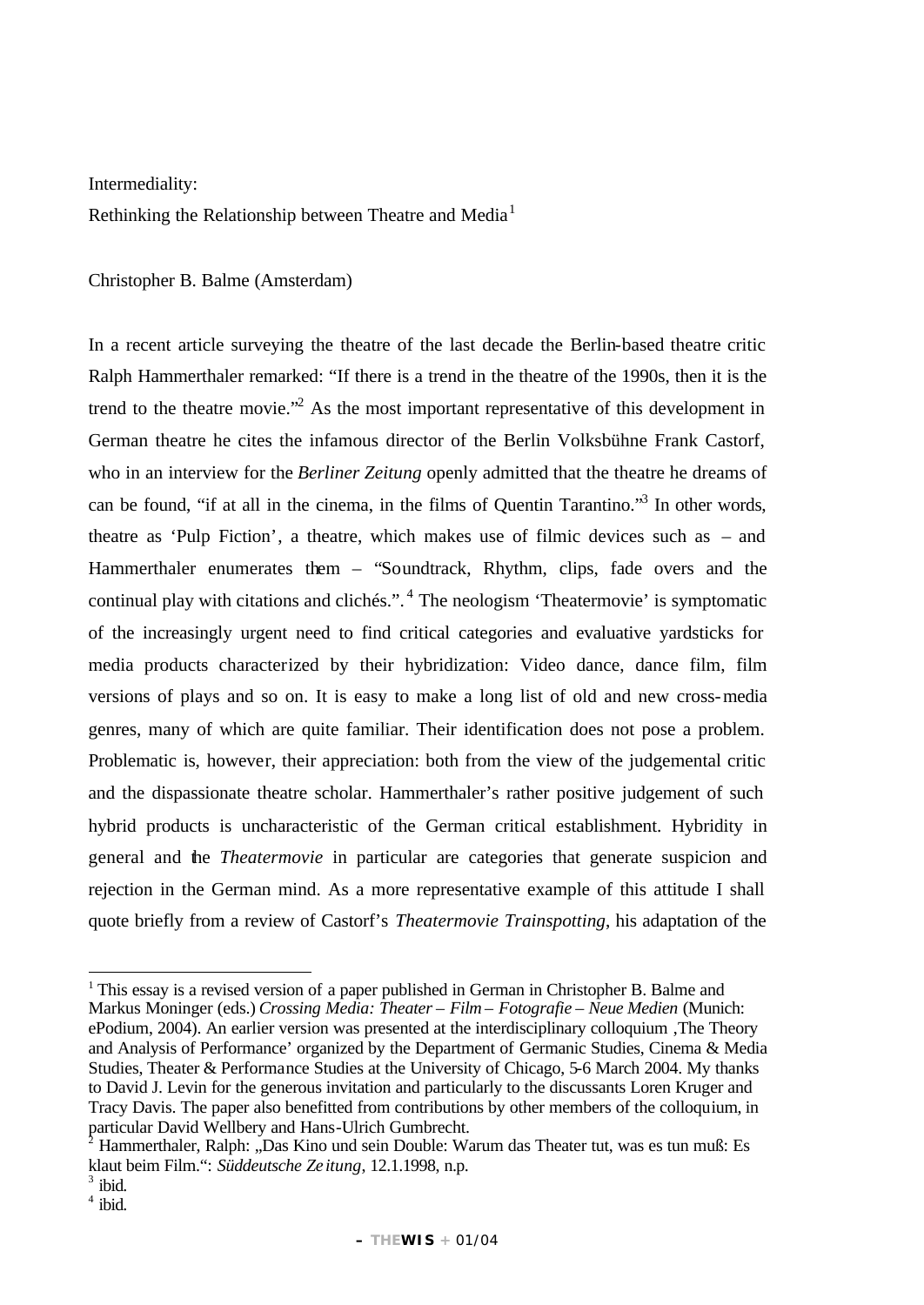well-known Danny Boyle film and Irving Walsh novel. Michael Laages in the *Deutsche Bühne* refers to Castorf's shameless borrowing from the cinema as "vampiristic parasitic pied piperism (vampirische(m) Schmarotzertum und Rattenfängerei)"<sup>5</sup>. Castorf has been called a lot worse things in the course of his colourful career in German theatre. (On the Richter scale of critical invective, this is about a 7). However, the choice of terms is revealing. Expressions such as 'parasitic' and 'pied-piperism' contextualize in a significant way the question of theatre in the media age. The terms are significant because they reveal a ground-swell attitude among the critical and scholarly community towards the theatre. The charge of being 'parasitic' implies that the stage should keep itself free of harmful media influences. More revealing however is the expression 'pied-piperism' - the German word is 'Rattenfängerei', literally rat-catching)- because the question immediately poses itself which group of spectators are the children or the rats? From the perspective of the critic the reference is clearly to Castorf's young spectators who otherwise would only be found in the cinema or in front of a television and, this is the unspoken implication, the theatre only comprimises itself by trying to cater to them.

What we are dealing with is a clear separation and hierarchization of the media both in terms of their products and associated patterns of reception. The problem I shall discuss revolves around the assumption that there are many more 'rats' among theatre spectators than often thought. By rats I mean spectators whose horizon of expectation and receptive competence have been formed by a complex and heterogeneous media landscape. As well as cinema and television we have to include of course videos, comics, computer games and the internet as media influences which spectators bring with them to the theatre. While this is by no means a startling insight, the issue it raises certainly needs to be discussed within the academic discipline of theatre studies more seriously than it has been up until now. What methodological and theoretical implications are raised when we begin to situate our 'medium', the theatre, in the context of a pluralized mediascape? This broader question I shall focus with a narrower one. It can be briefly formulated in the following way: In order to meet the challenge posed by the multiplicity of media, theatre studies need to undergo a revision of one of their fundamental paradigms: In place of a perspective centred on the doctrine of media s*pecificity*, theatre studies must consider theories based on notions of *intermediality*. That this paradigmatic shift is underway in the theatre itself can easily be demonstrated (although by no means everywhere). Within theatre studies however, there is not much evidence that the same change is afoot. This is

 $\frac{1}{5}$  ibid.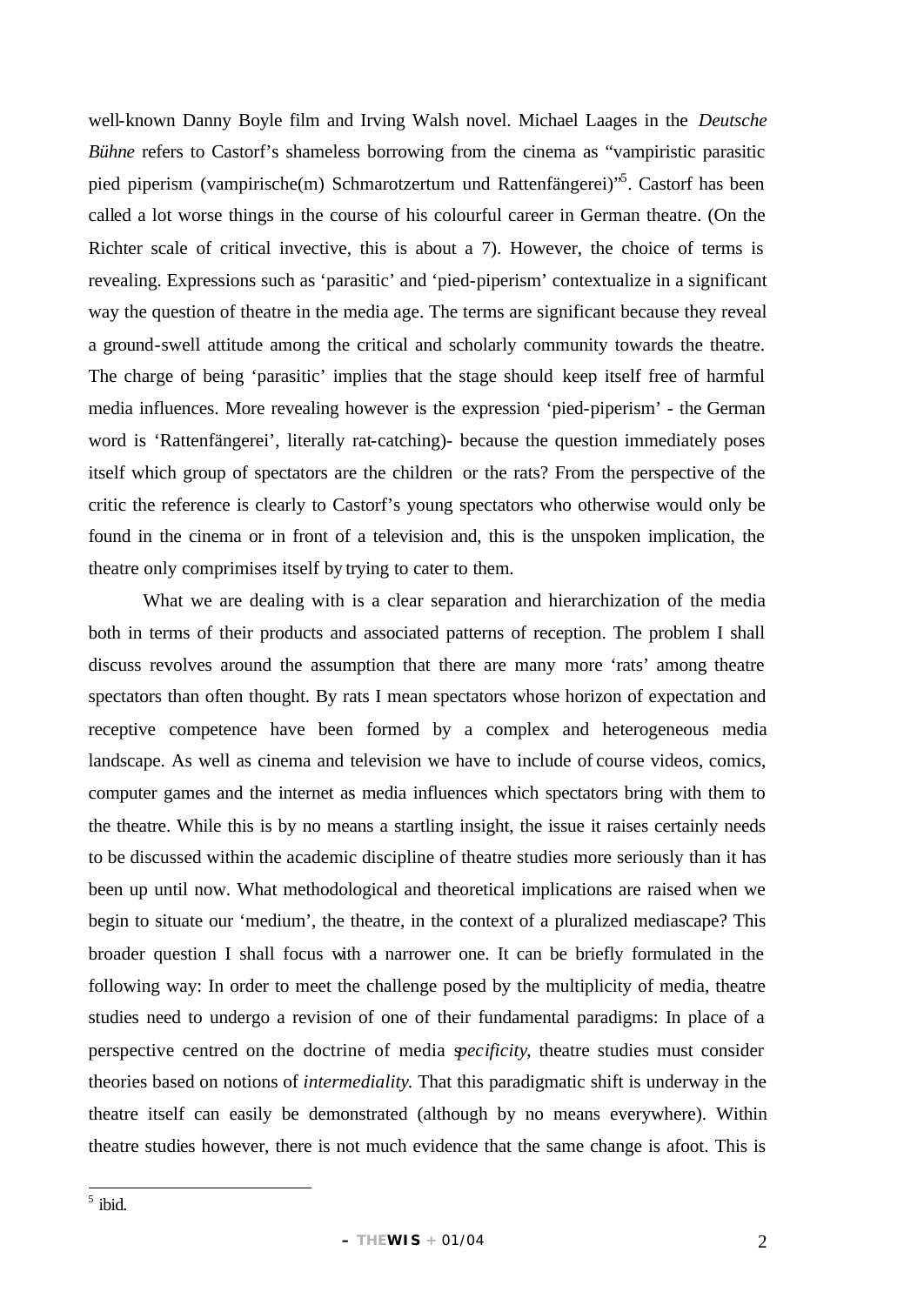certainly due to the fact that a shift to an intermedial perspective implies farewelling the notion that the definition of theatre as an art form is somehow linked with its specific properties as a medium.

I shall illustrate my argument in the following steps. I shall begin by glossing the two terms 'media specificity' and 'intermediality'. The main part of my paper will focus on exemplifiying the term intermediality with reference to the work of Robert Lepage, in particular to his epic production The *Seven Streams of the River Ota*. I shall conclude by discussing these results within a broader disciplinary context of theatre studies and intermediality.

#### From Media Specificity to Intermediality

l

The term 'media specificity' refers, in the words of the film theorist Noël Carroll, to a form of 'medium-essentialism': "It is the doctrine that each artform has its own distinctive medium, a medium that distinguishes it from other art forms […] the medium qua essence dictates what is suitable to do with the medium." (49) The central corollary of this theory implies or even states explicitly that definition of medium determines notions of aesthetic value. In the case of film, the aesthetically privileged films would be those that make the most extensive or innovative use of the particularities of the medium.<sup>6</sup> Applied to the theatre, media specificity would imply a concentration on the basic theatrical situation, which would necessarily highlight the presence of a live audience and/or a performance style not reliant on modern technology. Carroll argues that the early film theory of Kracauer and Arnheim employs the doctrine of medium-specificity as a means of legitimizing the new medium of film as a artform. (I shall return to this point in a moment).

The concept of media specificity is, however, by no means an invention of film theory despite its close links to that discipline. It in fact goes back to a much older 'common place' of aesthetic theory that finds its first comprehensive formulation in Lessing's *Laokoon* essay of 1766, where he makes a fundamental and famous distinction between temporal and spatial arts. By critiquing the old formula of *ut pictura poesis*, which enabled one artform to be the model for another, Lessing introduced a new precept

<sup>&</sup>lt;sup>6</sup> See Noël Carroll: *Theorizing the Moving Image*. (Cambridge/New York: Cambridge University Press, 1996), particularly chap.2, 'The Specificity of Media in the Arts'.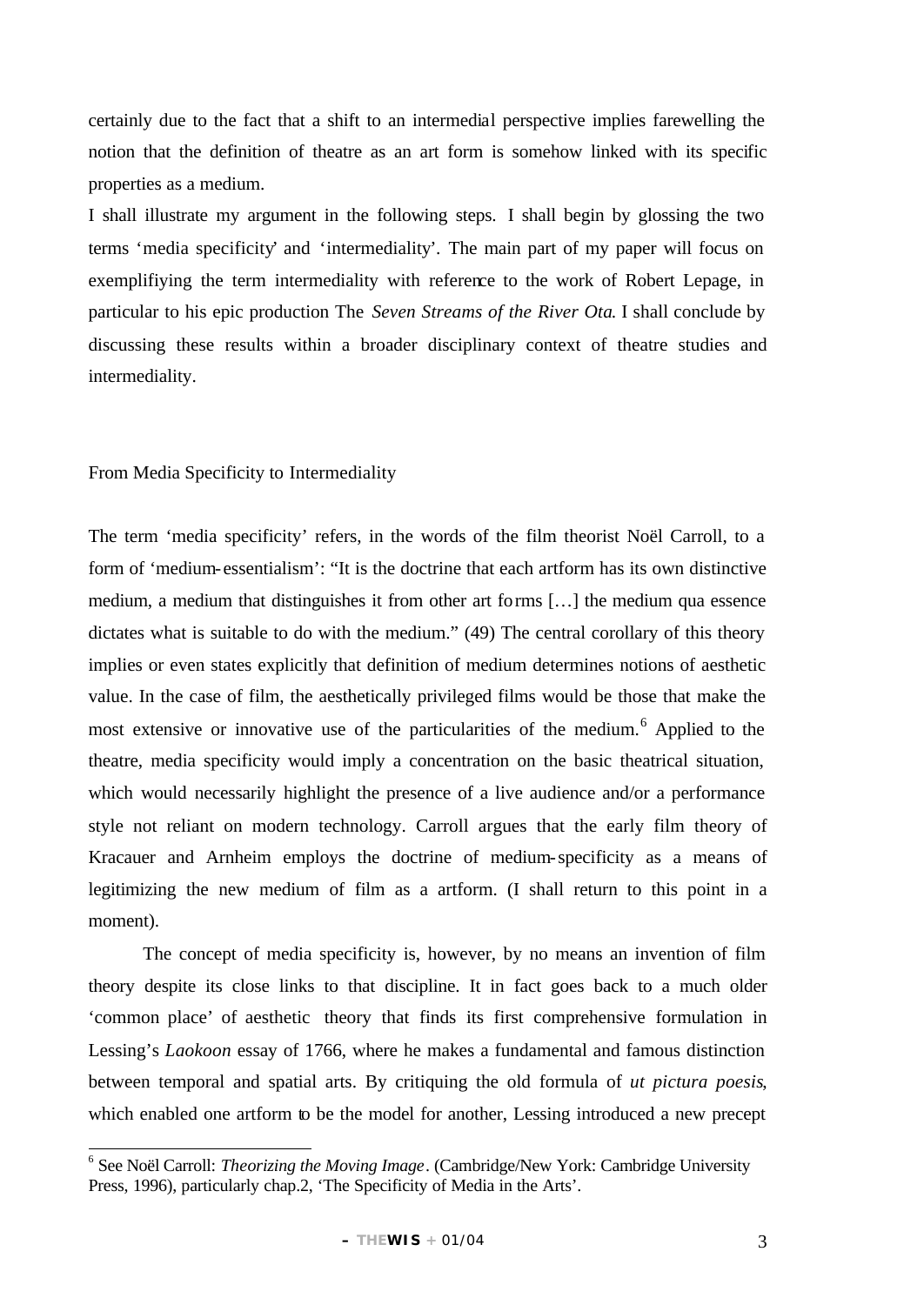in aesthetic theory that privileged arguments of difference and delimitation over concepts of analogy and exchange. The consequences of this perspective continue into the present and certainly provided one of the underpinnings of modernism. It was the modernist art critic Clement Greenberg who declared the question of medium to be the defining and distinguishing moment of art, thus effectively reversing the aesthetic doctrine of idealist aesthetic theory which considered the material aspect of art to be the least important. For Greenberg the search for medial purity was the ultimate goal for each and every modernist artform. In an essay, entitled the "new sculpture", Greenberg writes:

A modernist work of art must try, in principle, to avoid dependence upon any order of experience not given in the most essentially construed nature of its medium. This means, among other things, renouncing illusion and explicitness. The arts are to achieve concreteness, 'purity', by acting solely in terms of their separate and irreducible selves.<sup>7</sup>

Greenberg's art criticism goes back to the 1930s. By the time his famous collection of essays, *Art and Culture*, was published in 1961, the doctrine he was espousing had solidified into something approaching critical orthodoxy. It was paralleled by the same arguments in film theory. Between 1930 and 1970 numerous film and art theorists such as Béla Balázs, Siegfried Kracauer, Rudolf Arnheim, André Bazin and Erwin Panofsky expounded the dogma that the artistic nature of film – in comparison mainly to theatre – could be identified in the way it used its "elementary material properties" (to quote Rudolf Arnheim).<sup>8</sup> The medium-specific 'property' of film was determined to be the use of the camera and montage.

This position began to be questioned in 1960s. Among the earliest critics was Susan Sontag – who in her 1965 essay 'Film and Theatre' questioned the idea of an "unbridgeable division, even opposition between the two arts." She continues: "[I]t is no more part of the putative 'essence' of movies that the camera must rove over a large physical area, than it is that movies ought to be silent."<sup>10</sup> While conceding that the two media demonstrate differences, Sontag questions that these differences have any kind of normative aesthetic value. Sontag's essay is part of a debate which challenged Greenberg's fundamentalist position. It was sparked off among other things by the rise of performance

l

<sup>7</sup> Clement Greenberg, *Art and Culture*, Boston 1961, 139; cited in Carroll 1996, 25.

<sup>&</sup>lt;sup>8</sup> Arnheim, Rudolf "Film als Kunst" (1932). In: Albersmeier, Franz-Josef (Hg.): *Texte zur Theorie des Films*. Stuttgart: Reclam, 1995, 179.

<sup>9</sup> Susan Sontag; Film and Theatre in: *Film Theory and Criticism*, ed. Gerald Mast and Marshall Cohen, (NY: OUP 1974), 249-267; here 249.

 $10$  Sontag, 254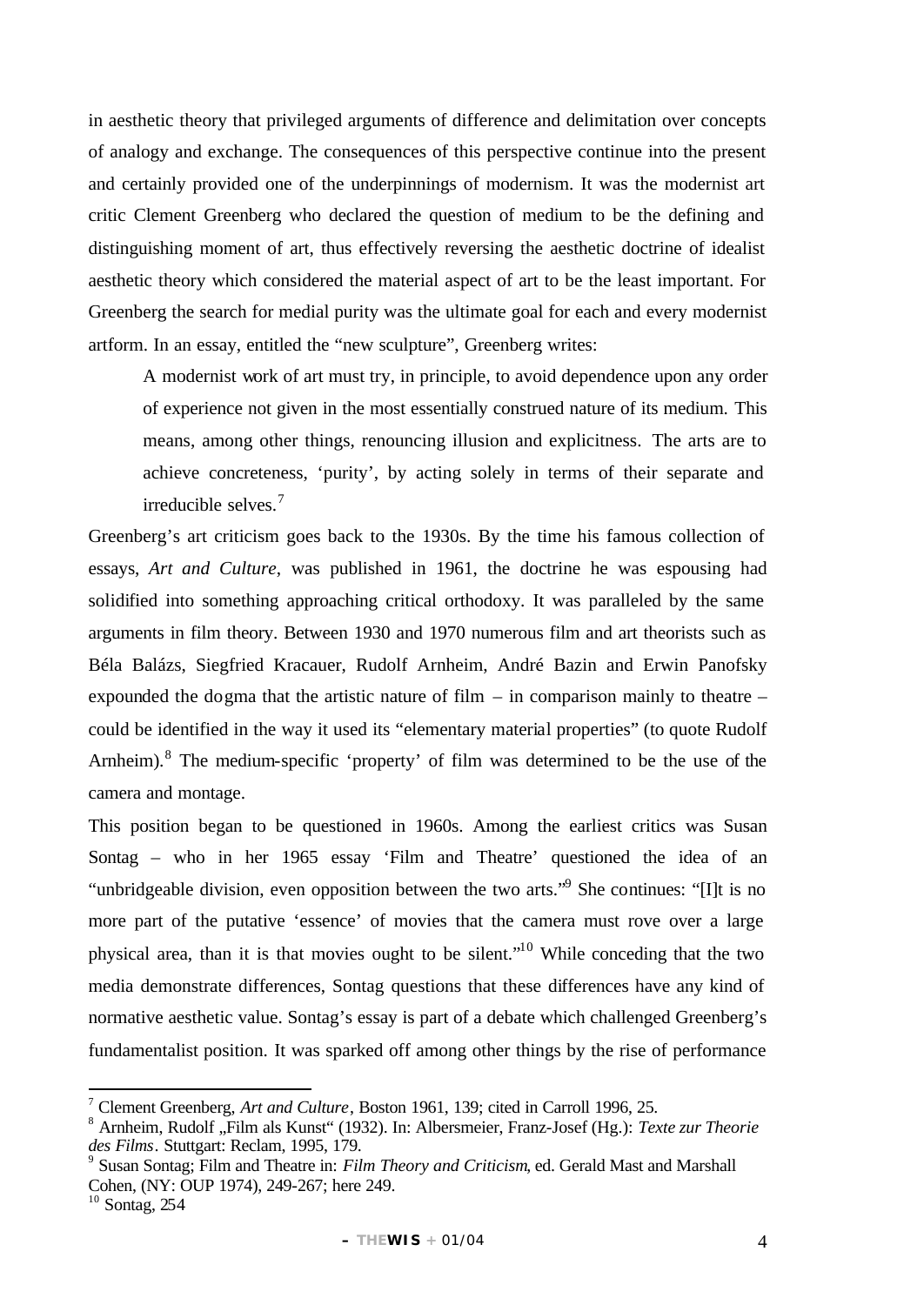art. This debate forms also the background to Michael Fried's defence of art against theatre in his famous essay 'Art and Objecthood' published in 1967.

What Sontag doesn't see, mainly because the tendency had not become visible by 1965, is the way theatre itself reacted to the Greenbergian position, i.e. in Sontag's words "the maintaining and clarifying of barriers between the arts."<sup>11</sup> With hindsight it becomes clear that the mid to late sixties saw attempts to redefine theatre in Greenberg's terms. Whether it was Peter Brook's search for an immediate theatre in an empty space, or Grotowski's poor theatre for a few chosen spectators, both can be seen as attempts to formulate both in theory and practice the theatrical equivalent of medium-specificity. Both directors, in this period of their work at least, were working with a concept of theatre reduced to its basic essentials.

At almost exactly the same time, theatre studies (and I am speaking particularly of German *Theaterwissenschaft* here) was redefining itself within the same paradigm. One can observe significant tendencies to define the scope or even essence of the subject as the problem of intratheatrical communication, i.e. what happens between stage and spectators. Theatre was defined as a special form of face to face communication and therefore clearly distinct from other art forms or media. The theoretical basis of this discussion is sociological theory, in particular the Chicago school of symbolic interactionism. One of the major proponents of this movement in Germany, Arno Paul wrote in 1970: "It is necessary to ask precisely and systematically what the constitutive moment of theatre is and from there to determine the central object of the discipline."<sup>12</sup> The central object is the performance and more exactly the face to face communication between performers and spectators. This almost fundamentalist obsession with the live performance was motivated by three strategies of demarcation: Firstly to free the subject from its entirely positivisthistoricist orientation; secondly to draw a clear line between itself and literary criticism and thirdly, and this is the point which is of concern here, the essentialization of face-toface communication meant drawing a clear line of demarcation between theatre and the new, technical, audio-visual media. That this debate is by no means dead, or just a teutonic spleen, can be seen from the on-going discussion within performance theory over the status of liveness. The basic positions – for the sake of brevity we shall call them

 $\overline{\phantom{a}}$ 

 $11$  Sontag, 264.

<sup>&</sup>lt;sup>12</sup> Arno Paul, 'Theaterwissenschaft als Lehre vom theatralischen Handeln.' In: Klier, Helmar (ed.): *Theaterwissenschaft im deutschsprachigen Raum*. (Darmstadt: Wissenschaftliche Buchgesellschaft, 1981), 222.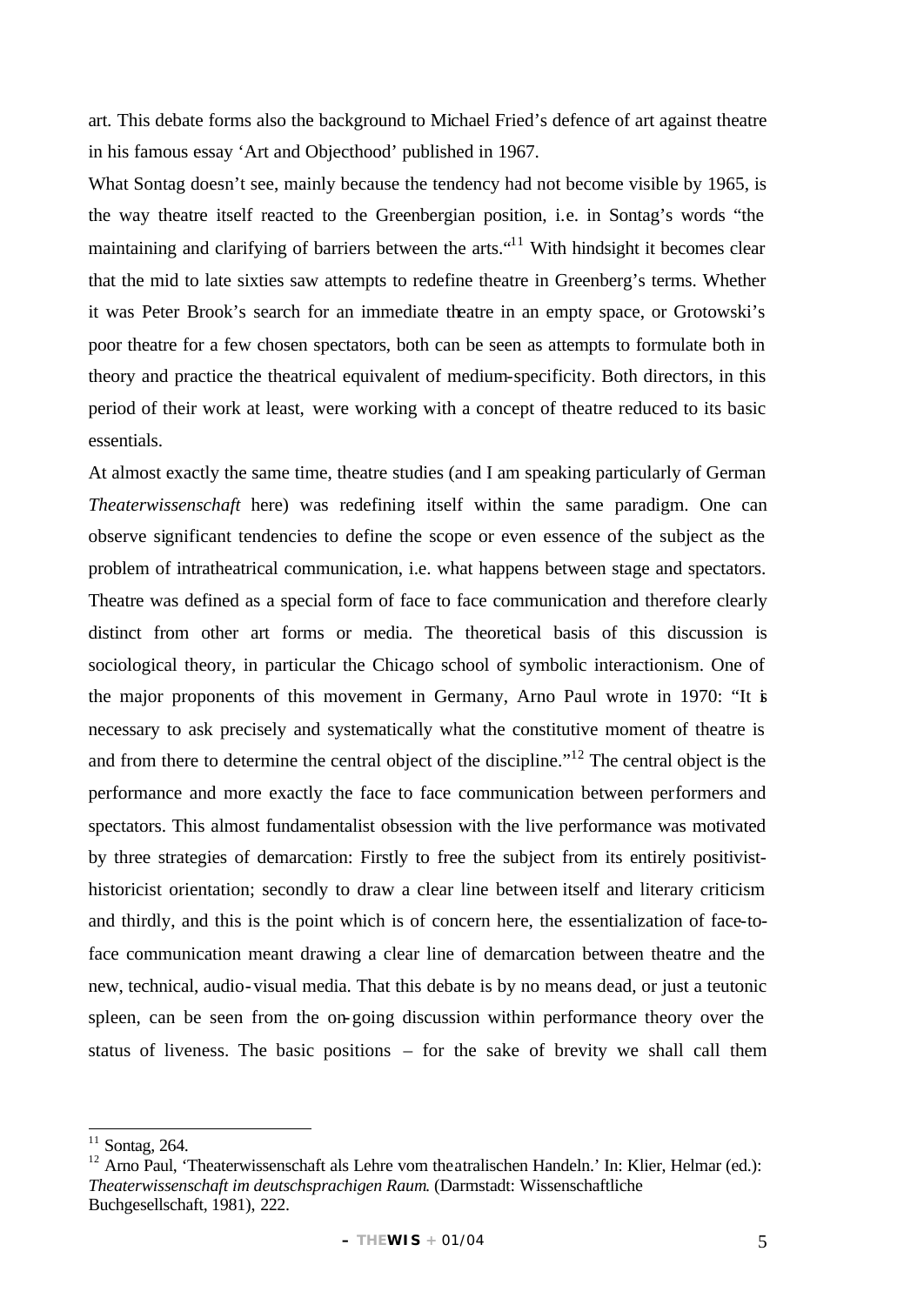Auslander versus Phelan – restate the same debate twenty years after Paul, albeit with different examples and a wider frame of reference.<sup>13</sup>

## **Intermediality**

A counter-model to an aesthetics and a discipline based on a doctrine of mediumspecificity has been formulated under the rubric of intermediality. This critical approach proceeds from the assumption that media specificity as it has been defined above is at best an historically contingent phenomenon, at worst a critical and ideological construct that consigns much of the most interesting theatre of the past two decades to the critical scrapheap. From the point of view of scholarship, the term intermediality has engendered a great deal of research and discussion within the humanities, particularly within the French and German-speaking worlds.  $14$  In English, the word is only slowly gaining currency.  $15$ Discussion began in the 1980s with studies into the interrelationship between text and images in surrealist and dadaist collages. This was followed by a growing number of studies into the adaptations of literature into film as a form of media transformation. Film studies have embraced the term, with the work of Peter Greenaway forming perhaps the most popular *objet de recherche*. Theatre studies have only just begun to discuss the term seriously. Because of the history of the term and its beginnings in literary and film criticism there is still no clear generally accepted definition. At best we can distinguish

j <sup>13</sup> See Philip Auslander, *Liveness: Performance in a Mediatized Culture*, (London: Routledge, 1999). Auslander develops his argument that there is no ontological difference between live and mediatized performance by critiquing Peggy Phelan's influential book, *Unmarked: The Politics of Performance* (London and New York: Routledge, 1993).

 $14$  The origins of the term and its critical discussion lie in 1960s performance art. The challenge posed by the happening and fluxus movements led to an interrogation of distinct artistic boundaries. It is generally acknowledged that Dick Higgins initiated discussion with his essay 'Intermedia' first published in 1965. See Dick Higgins, 'Intermedia', *foew&ombwhw* (New York: Something Else Press, 1969 [1965]). He revisited the subject in his: *Horizons, the poetics and theory of the intermedia.* (Carbondale : Southern Illinois University Press, 1984). There has been considerable discussion of the term in German scholarship: see Albersmeier, Franz-Josef: *Theater, Film, Literatur in Frankreich: Medienwechsel und Intermedialität*. Darmstadt: Wissenschaftliche Buchgesellschaft, 1992; Müller, Jürgen: *Intermedialität: Formen moderner kultureller Kommunikation*, Münster: Nodus, 1995; Zima, Peter (Hg.): *Intermedialität der Literatur.* Darmstadt: Wissenschaftliche Buchgesellschaft, 1996; Spielmann, Yvonne: *Intermedialität: Das System Peter Greenaway*. München: Fink Verlag, 1998; Helbig, Jörg (Hg.): *Intermedialität: Theorie und Praxis eines interdisziplinären Forschungsgebiets*. Berlin: Erich Schmidt Verlag, 1998. Of these publications only Albersmeier deals with theatre in the context of the historical shift from theatre to cinema. The earliest application of the term to theatre was probably an essay by Petra Maria Meyer, 'Theaterwissenschaft als Medienwissenschaft', *Forum Modernes Theater* 12:2 (1997), 115-131.

 $15$  In 1998 a working group in the International Federation of Theatre Research (IFTR) was set up under this term. The first book length publication in English is a special number of the periodical *Degrés* edited by Johan Callens, 'Intermediality', *Degrés* 28:101 (2000).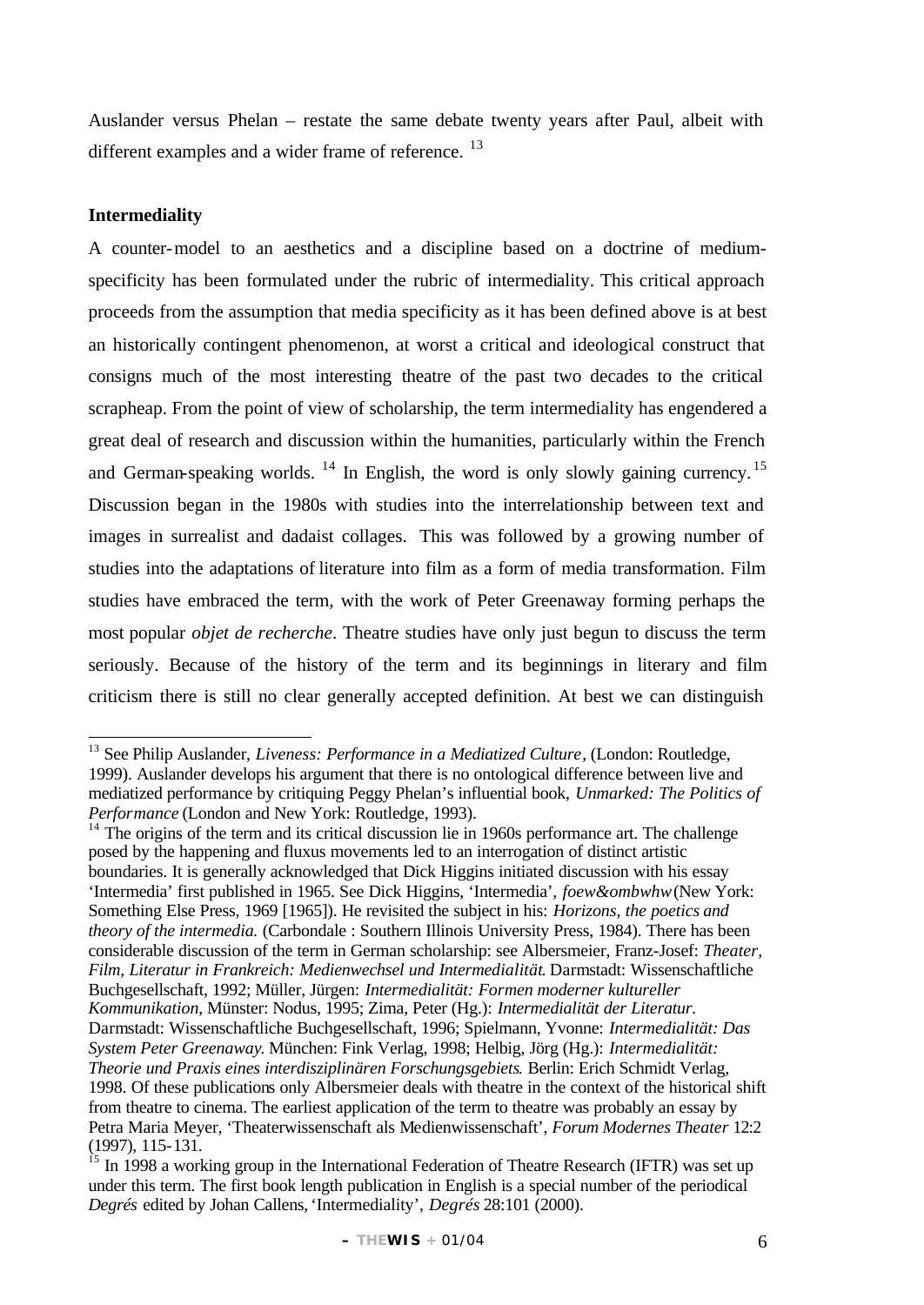three fields of application, all of which use the term: Intermediality can thus understood to be:

- 1. the transposition of diegetic content from one medium to another;
- 2. a particular form of intertextuality;

 $\overline{\phantom{a}}$ 

3. the attempt to realize in one medium the aesthetic conventions and habits of seeing and hearing in another medium.

The first definition – the transposition of content between media – refers of course to familiar questions of adaptation – *War and Peace:* the book and the film, *Henry V* the play and the film – of which there are any number of studies. This field of research tends however to base itself on a medium-specific paradigm, asking as it does how the different media require by definition certain changes and alteration.

The second definition - intermediality understood as an extension of the term *intertextuality* to the relation between media products – evolved in the field of comparative literature and was mainly applied to a specific category of text that integrated images such as William Blake's illustrations of his own and other texts.<sup>16</sup> The problem with this definition is that it is subject to the same conceptual inflation as its progenitor. Since literary theory sees intertextuality to be a basic condition of text production – there are no texts that are not intertextual, although some may be more intertextual than others, the same generalization may be applied to intermediality. If we narrow intertextuality to mean a specific strategy of explicit reference to particular pretexts, then the term becomes focussed on the level of content rather than on the formal dimension of perception determined by media conventions.

It is this latter aspect – the realization of media conventions in another medium – the third option, that defines intermediality in a narrower and more useful sense. It is this meaning that I shall be using in the remainder of this paper. The key term here is conventionality. This means that media are regarded as a set of historically contingent conventions, which may or may not be predicated on their technical devices. I would certainly argue that

<sup>16</sup> See Peter Wagner ed., *Icons - texts - iconotexts: essays on ekphrasis and intermediality* (Berlin: de Gruyter, 1996) and Eichler, Thomas und Ulf Blechmann (ed.): *Intermedialität: Vom Bild zum Text*, (Bielefeld: Aisthesis Verlag, 1994). Throughout the 1990s, one can observe in the humanities a widespread tendency, particularly in Germany, to reformulate traditional aesthetic questions as medial ones. This confirms Fredric Jameson's definition of 'mediatization' as "the process whereby the traditional fine arts […] come to consciousness of themselves as various media within a mediatic system." *Postmodernism or the Cultural Logic of Late Capitalism* (Durham: Duke UP, 1991), p.162; cited in Philip Auslander, 'Liveness, Mediatization, and Intermedial Performance', *Degrés* 28: 101 (2000), p. e 8.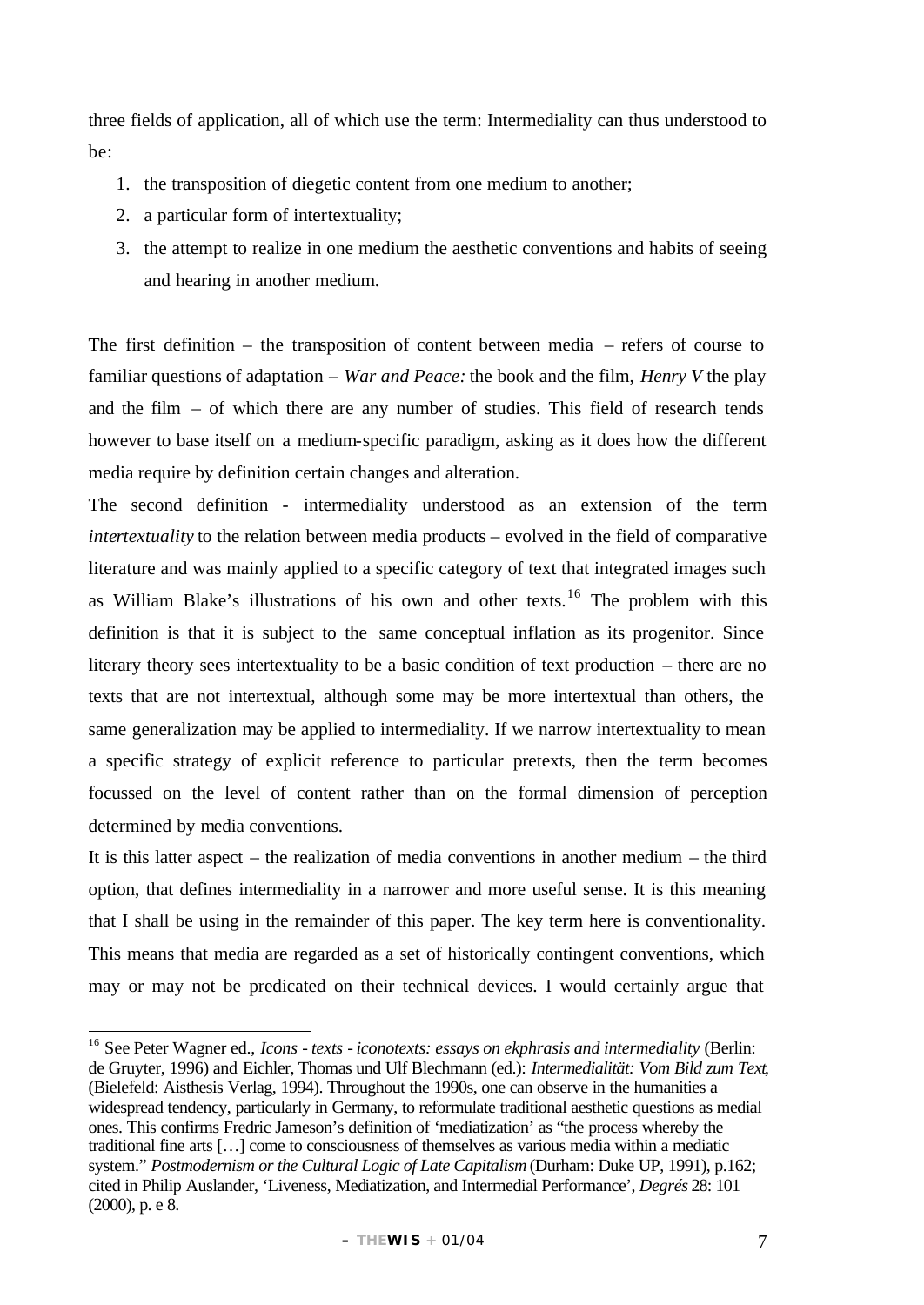notions such as 'cinematic' or 'televisual' can be identified and probably intersubjectively agreed upon (at least for certain periods). This does not mean, however, that a notion of media specificity is thereby re-introduced "through the backdoor", as Peter Boenisch for example has argued. $17$ 

That the exchange between media does not just proceed on the level of content but also on a deeper level of conventions and perceptions was already observed and commented on in the 1920s and 1930s. Both Walter Benjamin and Bertolt Brecht concerned themselves with this question: Benjamin in his seminal essay on art and mechanical reproduction where he argues that perception is historically contingent on technical innovation and changes. In 1931 Brecht published a report on the trial surrounding the film adaptation of *The Threepenny Opera*, *Über den Dreigroschenprozeß*. He noted aphoristically: "The film viewer reads stories differently. But he who writes stories is also a film viewer. The technification of literary production is irreversable."<sup>18</sup> In this pithy statement we already find key elements of the concept of intermediality. Most importantly it shows that the question affects both production and reception: The film viewer reads stories differently, and the producer of these stories is also subject to the same influences.

If we define intermediality as the simulation or realisation of conventions and patterns of perception of one medium in another then we must ask in a next step by what criteria we can recognize and study such strategies. In the case of theatre for example we would have to ask if any and all use of film, video or even slide projections is a defining factor of an intermedial approach: here we have the term multi- or mixed media theatre, problematic though it is, as semiotic theory tends to define theatre by definition as multimedial.  $19$ 

The borders are of course fluid. Multi-media theatre in the common (not the semiotic) sense may of course pursue an intermedial strategy. Examples go back to the 1920s with Piscator's use of film and slide projections which evidence not just a use of technical media to better contextualize 'historical' background but also to contrast their various functions on a formal and perceptual level. Contemporary examples of course abound. Various New York-based groups and artists such as The Wooster Group, John Jesurun and

 $\overline{\phantom{a}}$ 

<sup>&</sup>lt;sup>17</sup> See Peter Boenisch, 'coMEDIA electrONica: Performing Intermediality in Contemporary Theatre', *Theatre Research International* 28:1 (2003), 34-45. Boenisch argues that theatre is intrinsically 'intermedial' and thereby not reliant on the presence of film projections or computers on stage to justify the use of the term.

<sup>18</sup> Brecht, Bertolt: *Gesammelte Werke*, Bd. 18 Frankfurt a.M.: Suhrkamp, 1967, 156.

<sup>&</sup>lt;sup>19</sup> It is necessary to distinguish between 'multimedial' in sense of mixed media utilizing technical devices such as film projection, and the semiotic definition, which regards theatre as per se 'multimedial'. See Hess-Lüttich, Ernest W.B.: 'Multimediale Kommunikation als Realität des Theaters in theoriegeschichtlicher und systematischer Perspektive'. In: Oehler, Klaus (ed.): *Zeichen und Realität*. (Tübingen: Narr Verlag, 1984), 915-927.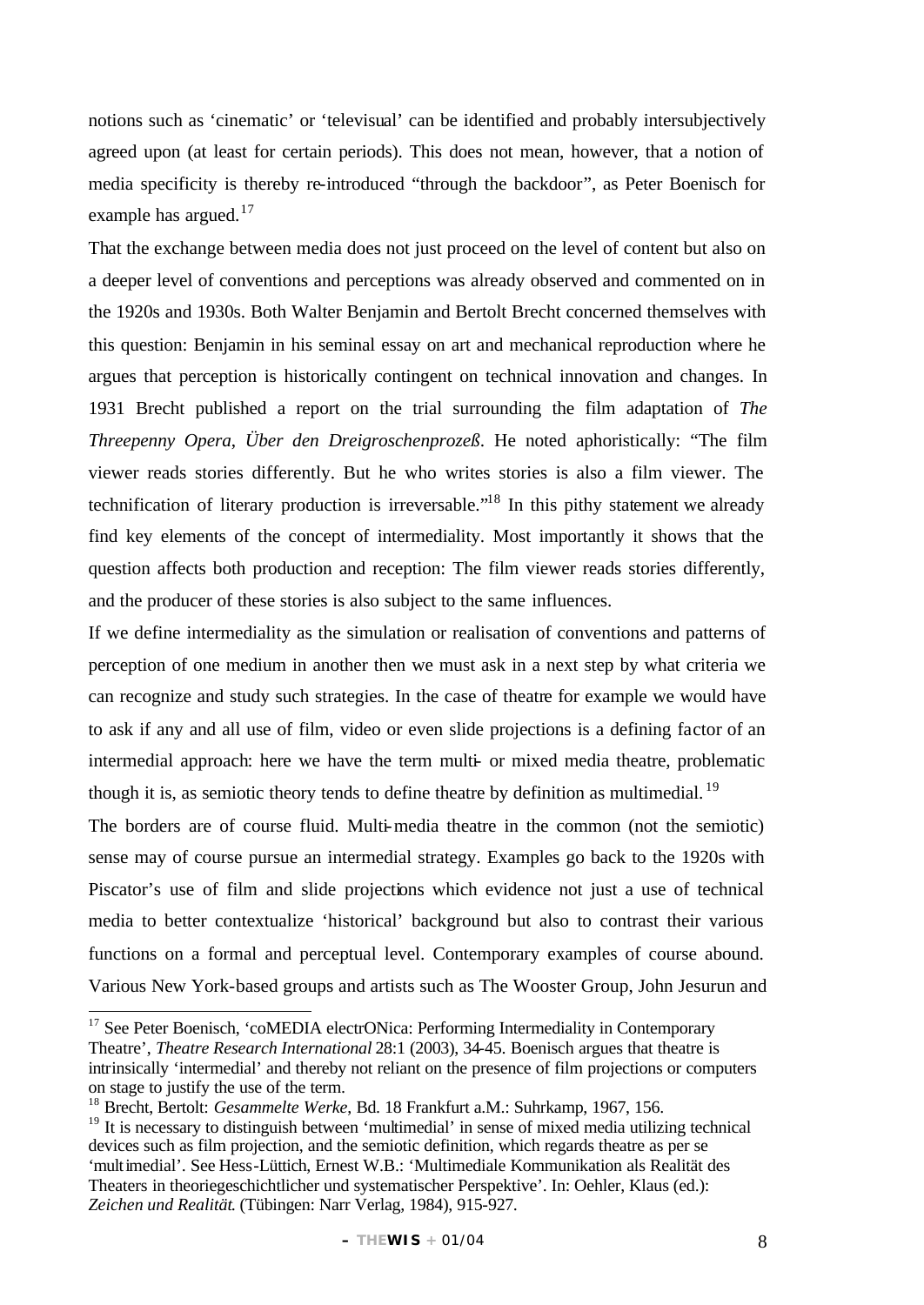The Builder's Association are, from a European perspective at least, the best known exponents of such an approach.

In the rest of this paper I shall examine the work of Robert Lepage, in particular his production *The Seven Streams of the River Ota* in order to elaborate in more detail analytic categories for the examination of intermediality. <sup>20</sup>

*The Seven Streams of the River Ota* evolved over the course of four to five years between 1994 and 1998. In its final versions it consisted of seven parts which occupy a fictional time span of fifty years, and a performance time of, depending on the length of the meal breaks, up to eight hours. I shall restrict myself to four scenes from the first part. Part One is titled 'Moving Pictures' and tells of the relationship between the Us-American army photographer (Luke O'Connor), who has the task of photographing the damage to buildings caused by the atomic bomb on Hiroshima, and a survivor of the bomb, a Hibakusha (Nozomi), who has received 'facial damage'.

## 1. The Torii of Miyajima

An image of the Torii (arch) of Miyajima is projected on the screen. Gagaku music plays. An American soldier and a Japanese boatman appear in silhouette behind the screen. The boatman helps the soldier put his gear - a duffle bag and a camera on his tripod - onto his boat and pushes off. The background image turns into running video of the Bay of Miyajima. The soldier holds up a light gauge, sets up his camera and shoots pictures. When the boat reaches a small dock, the boatman helps the soldier to alight.

The image of the dock fades away as an elderly woman in a kimono enters the stage right and goes inside the house.

(...)

l

3. Cheesecake  $(Fig.1)$ 

An American soldier, carrying a paintbrush, is silhouetted against the screen, which is tinted chartreuse. Music plays, a mixture of synthesized French horns and percussion. The soldier begins to 'paint' the screen with his brush. A photograph of

<sup>&</sup>lt;sup>20</sup> Lepage's theatre work has only recently begun to attract scholarly commentary. The first collection of essays is: Donahue, Joseph and Jane M. Koustas (ed.) *Theater sans Frontiers: Essays on the Dramatic Universe of Robert Lepage*. Ann Arbor: University of Michigan Press, 2001. For a discussion of technological and intermedial aspects of some productions, see: Fouquet, Ludovic: Du Théâtre d'ombres aus technologies contemporaines: Entretien avec Robert lepage. In: Picon-Vallin, Béatrice (ed.) *Les écrans sur la scène*. Lausanne: L'age d'homme 1998, 325-332; and Hébert, Chantal and Irène Perelli-Contos: L'écran de la pensée ou les écrans dans le théâtre de Robert Lepage, In: Picon-Vallin, Béatrice (ed.) *Les écrans sur la scène*. Lausanne: L'age d'homme 1998, 171-205.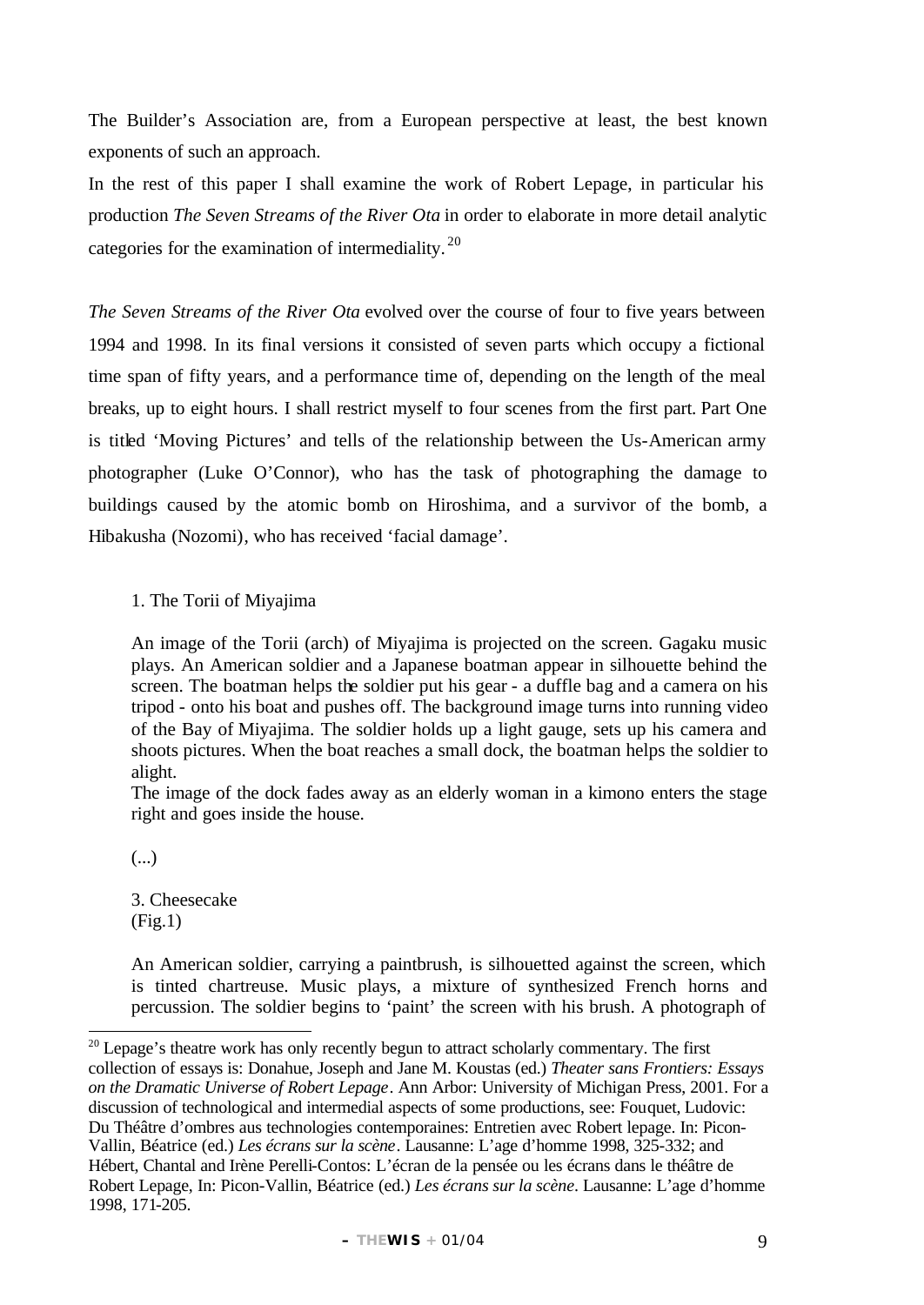an American military plane from 1940s emerges. The image turns into a running video of the plane flying. The soldier holds his hand up and the plane stops suddenly - the film freezes in one frame. The soldier 'paints' the plane some more; the film starts running again, and the plane flies of, nearly hitting him.

The soldier picks up a bucket and gestures at the plane, tossing paint at the screen, which turns chartreuse again. He paints again, revealing images of scantily clad women painted on the sides of planes. He throws more paint at the screen, the paints an airplane taxiing down a runway. He runs after it but can`t catch up, and disappears stage right as the plane takes off. Blackout.

(...)

7. Wedding pictures

The Mother-in-law enters with a portofolio, puts it down on the porch, and kneels down to open it. Dreamlike Gong music plays throughout the scene. She takes out some photographs that have been half-destroyed by fire and looks at them sadly. She then slides open the three center doors to reveal the screen. One of the photographs she is looking at, of a Japanese wedding procession, appears on the screen.

The image turns into running video; as the wedding procession comes closer the Mother-in-law stands and touches the groom`s face, but the image disappears. A new video of the wedding ceremony plays. The Mother-in-law kneels in front of the screen. The bride and groom on the screen clap their hands twice as part of the ceremony and hands clap offstage in synch with the video image, the Mother-in law clapping with them. The scene freezes on the screen; the Mother-in-law stands up, cries out harshly, and slaps her hands against the screen several times; each time she slaps, the image grows smaller, until it's small enough for her to put her hands on it and 'drag' it into the portofolio, which she closes up and takes offstage.

(...)

9. The doll (Fig.2)

An image of a train goes across the screen; the train music from scene 5 plays. Three soldiers including Luke appear behind the screen, making giant silhouettes. Luke sits down with his head bowed. The wedding doll is on his lap, covered by a cloth. He slips off the cloth and the doll, facing away from Luke, slowly turns around and lifts its hands. Luke lifts his head. The doll moves toward Luke's face and runs her hands down his profile. She goes to kiss Luke's lips but keeps moving; her image disappears into Luke's.

Luke stands up and turns towards the audience. A light comes on that illuminates him for a moment. Blackout.<sup>21</sup>

These short excerpts make clear that *The Seven Streams of the River Ota* integrates into theatrical performance techniques and ways of seeing associated with different media among them film, television, photography and video. At least three discrete levels of

j <sup>21</sup> Robert Lepage and Ex machina, *The Seven Streams of the River Ota*, (London: Methuen, 1997), 2-12.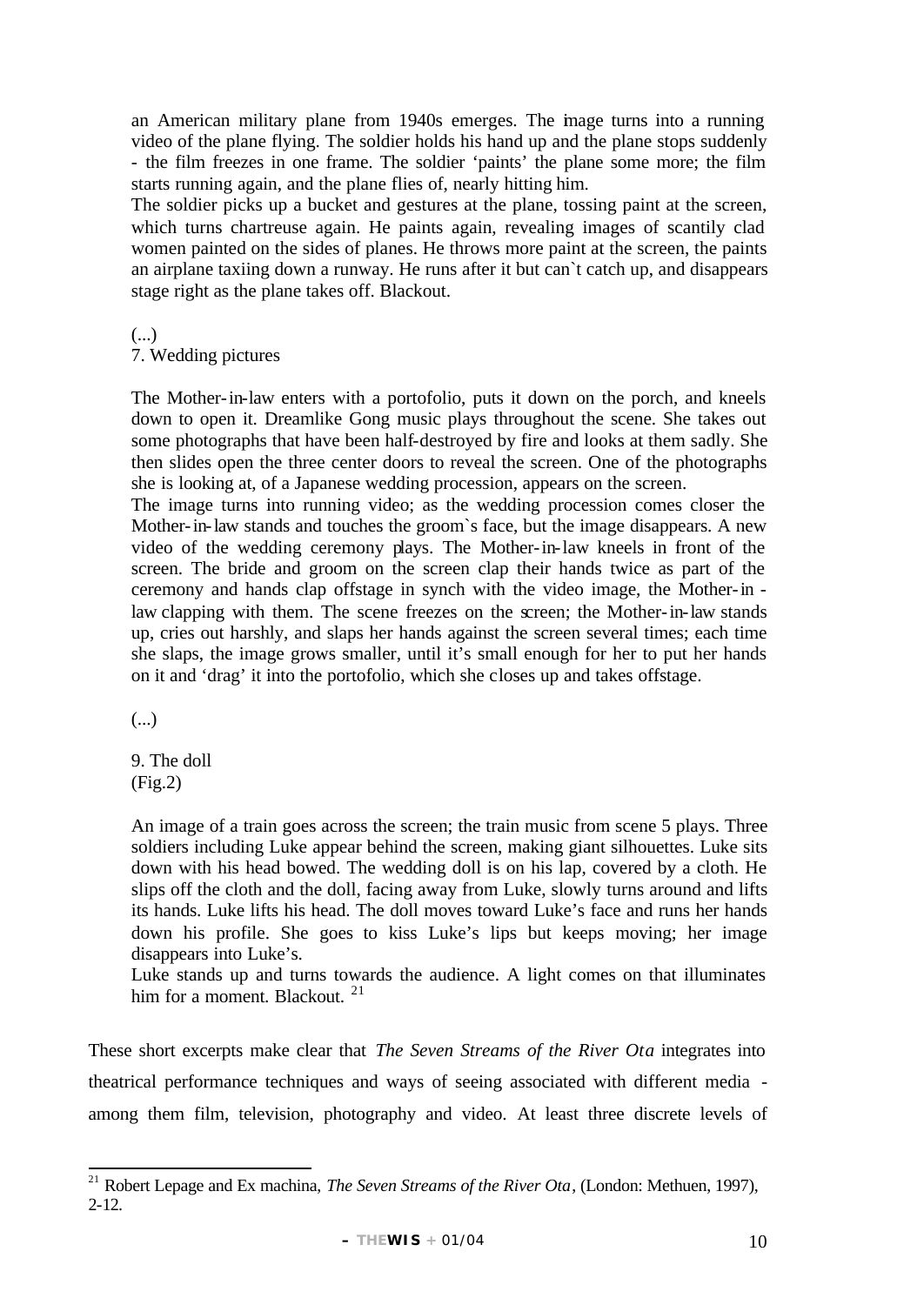interaction need to be differentiated. We are aware of media (1) as a framing medium (*Rahmenmedium*), (2) on an internal level, as media-within-media (*Binnenmedien*) and (3) on a thematic level. The framing medium is theatre which is never seriously destabilized as live actors continually interact with various technical devices. These form the various internal media, the second category, which include film, video and photography. The main thematic medium, as we shall see, is photography, which is signalled from the outset by the presence of the camera and in fact continues to play a role throughout the whole production. It becomes a central motif, connecting the various strands of action as they shift back and forward over fifty years and three continents. Photography as the medium of memory in the 20th century.

# Internal media: stasis and movement

j

The use of different internal media is a characteristic of all forms of multi-media theatre. However, even this term is tricky, as it presumes a theatre that is not multi-medial, which brings us back to the semiotic definition of theatre. We can therefore only say that for specific historical reasons we still perceive the use of different internal media in *Seven Streams* as being in some way foreign to the nature of theatre. It is therefore more useful to think of such technical devices only in terms of their conventionality: that is, what we normally associate with them in terms of function and content. The scenes shown utilize different media and at the same time draw attention to their conventionality. The still images suggest or emulate photography without actually being it (in the media ontological sense). In the opening scene the still picture of the Torii of Miyajima is transformed into the moving images of the boat trip across the bay towards Hiroshima. In the Scene 'Wedding Pictures' the contrast is reversed. The home movie of a traditional Japanese wedding ceremony congeals into a photograph of the dead bridegroom, which is slipped back into a singed photo album. Roland Barthes' famous remark that every photo of a person from the past contains a premonition of their death is demonstrated by the medial shift from film to photography and emotionally charged through the interaction with the stage figure.<sup>22</sup>

<sup>22</sup> Roland Barthes, *Camera Lucida: Reflections on Photography,* trans. Richard Howard, (London: Vintage, 1993), chap..39.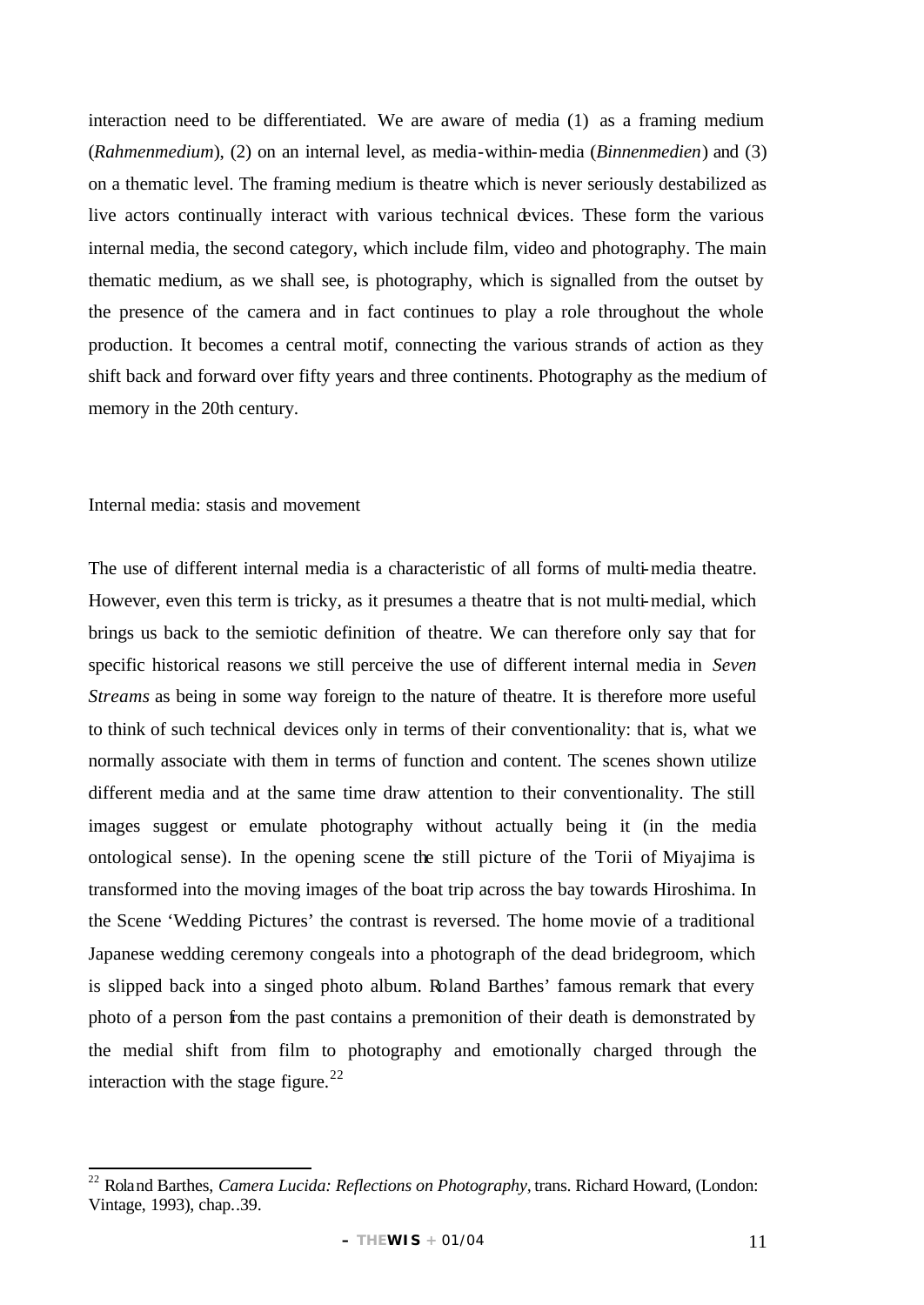Among the many examples of cinematic conventions used, the most obvious is the fading in of the title 'Moving Pictures' over the moving images in concert with the music swelling to a crescendo. In such moments the stage is almost transformed into cinema, but remains of course theatre thanks to the presence of live actors. The fact that they are only visible as shadows draws attention both to the convention of shadow plays with its roots in Asia as well as to contemporary possibilities of cross-media experimentation. The ancient works hand in hand with 'advanced' technology and creates thereby unusual media historical associations. We see that the projection of light is the basis of old and new technologies of illusion.

If the first and third scenes evoke associations with the medium 'film' (even if the images actually issue from a video projector), the second scene, entitled 'Cheesecake', makes explicit use of and alludes to video art. (FIG.1) In this scene the same combination of live actors and moving images, is employed as in the other two, with the significant distinction that a different aesthetic mode is alluded to. Here there is hardly any attempt to make explicit a diegetic and/or emotional relationship characteristic of cinema. Instead Lepage evokes with the help of the associative aesthetics of video art and computer animation a complex of images sedimented in our collective memory: the atomic bomb on Hiroshima and the pin-up girls. The title itself, 'Cheesecake', which only appears in the published text, makes the association with pin-up girls explicit. In these objects of desire, with which American pilots decorated their engines of destruction, is reflected one of the overriding principle of the whole production, namely the coexistence of eros and thanatos.

## Thematic Medium: Photography and Memory

The first entrance of the army photographer Luke O'Connor, equipped with camera and tripod, establishes both an image and motif, which, more than the characters themselves, hold together the seven parts of the *Seven Streams*. Contemporary history, particularly the history of the second half of the twentieth century is constituted to a large degree by photographic images, distributed by various mass media. Such images are an essential ingredient of our private, public and historical memory. The link between the private and historical dimension of image making is represented in the story of the army photographer O'Connor and his relationship to the Japanese woman Nozomi, a survivor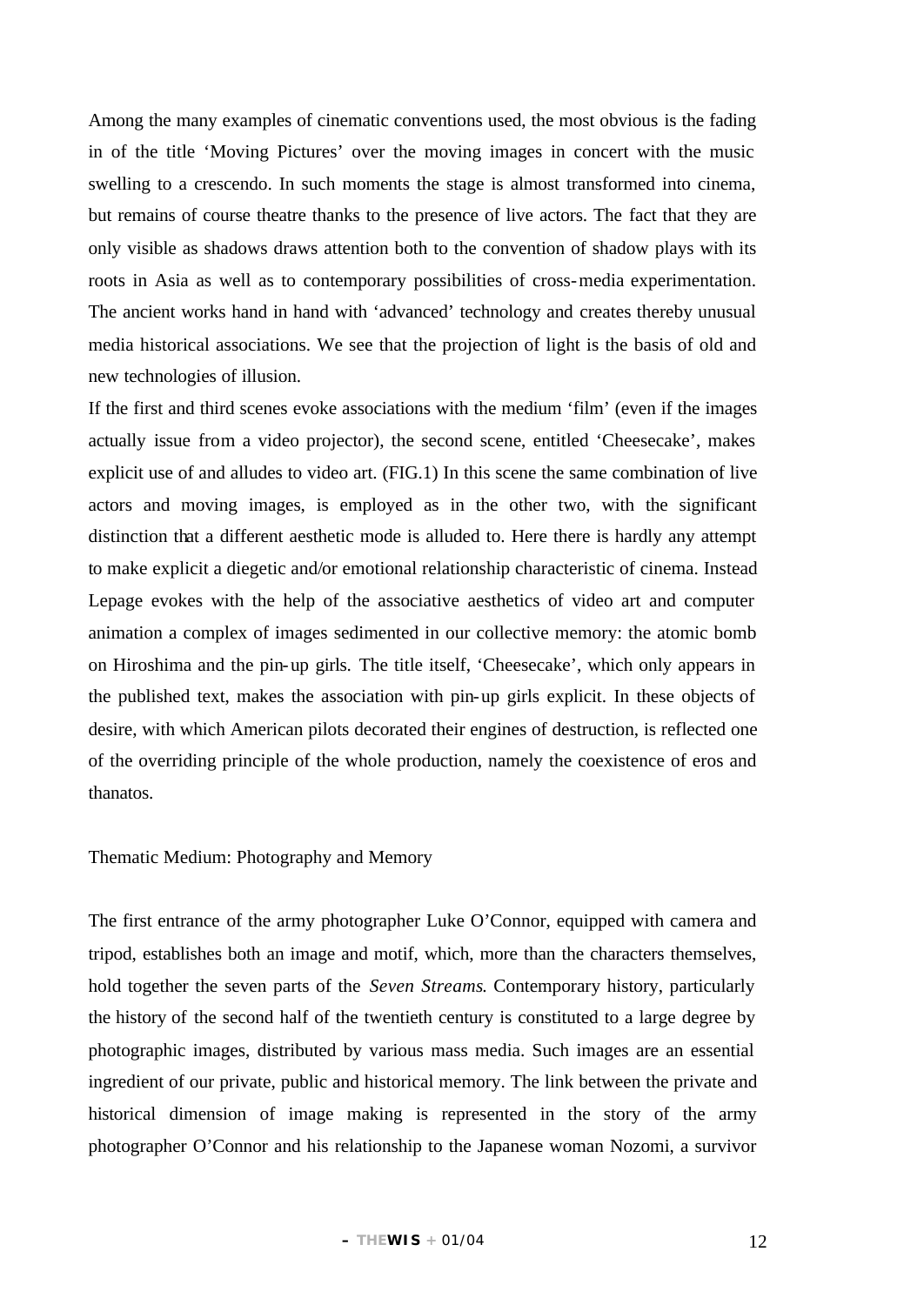of the bomb. The photos he takes which are part of his official mission lead in a later part of the production to a meeting between his two sons, one American, one Japanese.

The character of the Czech Jewish photographer and concentration camp survivor Jana Capek represents the public-official dimension of our collective photographic memory. Originally the central figure of the work (in the first versions she appeared in all scenes), her role changed as the production evolved, until she finally assumed less a dramatic than a symbolic function. In the later versions of the work, she does not appear until Part Five, 'Mirrors', in which her memory forms a bridge between the two holocausts: Hiroshima and the Shoah.

Jana takes off her shirt, hangs it up, and puts on a silk robe. She opens the centre doors and does a slight take when she sees that there are mirrors behind them. She opens the three centre doors and sits down in front of the mirrors. Looking at herself, she lies on her side with her back to the audience. The tinkle of chimes is heard, and the lights fade downstage and come up upstage. The mirrors turn transparent so we can see behind them. A young girl with red hair in a pink dress is lying behind the mirrors in an identical position to Jana; a yellow star is sewn on her dress. It is Jana when she was a girl. All the action involving young Jana in this section takes place behind the wall of mirrors. $^{23}$ 

What Foucault says about the mirror as a kind of heterotopia, can be applied to the photographer, Jana Capek, as she lies on the floor of the house in Hiroshima with her back to the audience while before her sleeping eyes, her childhood memories of the concentration camp Theresienstadt are reflected behind and between mirrors. Foucault notes: "from the ground of this virtual space that is on the other side of the glass, I come back toward myself; I begin again to direct my eyes toward myself and to reconstitute myself there where I am.<sup>"24</sup> Lepage represents the heterotopia concentration camp in the theatre (it too a heterotopia according to Foucault) by means of the old illusionistic media technology of mirrors. Hidden in a small magic box Jana Capek is smuggled out of the concentration camp. The single-lens reflex camera with which she later becomes an accclaimed photographer is based on the same technology.

Although the medium of photography with its numerous private, public and historical memory functions is a central theme of the production, Lepage does not use a single photograph in a documentary function. There are no slide projections of the destruction of Hiroshima, or of the concentration camp The resienstadt. These and all other diegetic

j

<sup>23</sup> Lepage, *The Seven Streams*, 45.

<sup>24</sup> Michel Foucault, 'Of other spaces', in: *The Visual Culture Reader,* ed. Nicholas Mirzoeff, London: Routledge, 240. The use of mirror stage which produces an illusion of infinity can be read as a hommage to the Czech stage designer Josef Svoboda.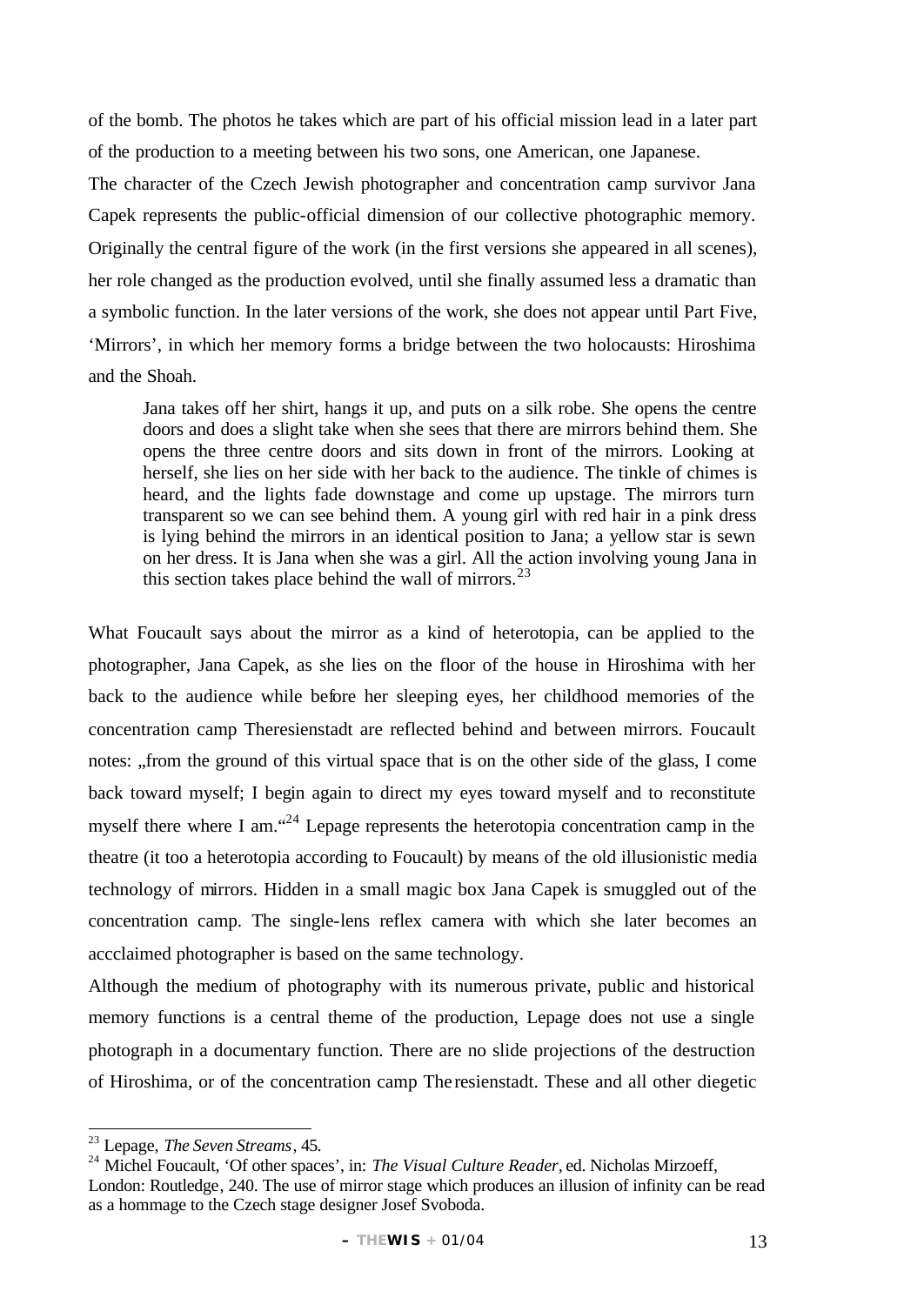spaces are represented by the many means offered by the framing medium theatre. Thus photography remains a theme and is never actually materialized for the spectators.

### Playing with the Frame

In *The Seven Streams of the River Ota* the medium of theatre forms more than a selfevident frame for the action. Due to the fact that Lepage employs a large number of theatrical devices of different cultural and historical provenance, the medial function of the theatrical frame becomes self-reflexive. The theatrical forms and conventions used or alluded to include: Nô, Bunraku, Shadow plays, Butoh, strict naturalism, and a Feydeau farce viewed from backstage. The pros and cons of *création collective* are debated (which is something of an in-joke since the whole production is based on this principle) and, as we have seen, various techniques of multi-media staging are implemented throughout. That *Seven Streams* attempts to blend so-called theatre-specific and multi-media devices is not the question here. The question, however, still remains, where the particular intermedial strategies of this theatre can be found?

Lepages theatre is intermedial, because, although the framing medium theatre is at no point seriously destabilized, at certain points our 'ways of seeing' seem to be more televisual or cinematic. Narrative cinema with its now relatively conservative conventionality provides the most frequent point of reference for this strategy of intermedial reframing. Techniques such as fades, the use of sub- or surtitles when foreign languages are spoken, a discontinuous narrative structure all point to an attempt to simulate filmic conventions with the means of the theatre. This experimentation with medial simulation is by no means specific to *Seven Streams* but is a characteristic of Lepage's work since the mid 1980s. A particularly clear example of the use of filmic devices without actually using the medium of film can be seen in the 1987 production, *Polygraph*, which Lepage has since made into a film. This psychological detective story consists of short scenes which are reminiscent of cinema not just because of their brevity but because they are explicitly staged as film scenes. In one striking example Lepage creates a perspective for the spectators that is otherwise only familiar in film or television: (Fig.3)

Lucie uncoils from the floor to take the same position against the wall; simultaneously, the two men each put one foot on the wall, turning their bodies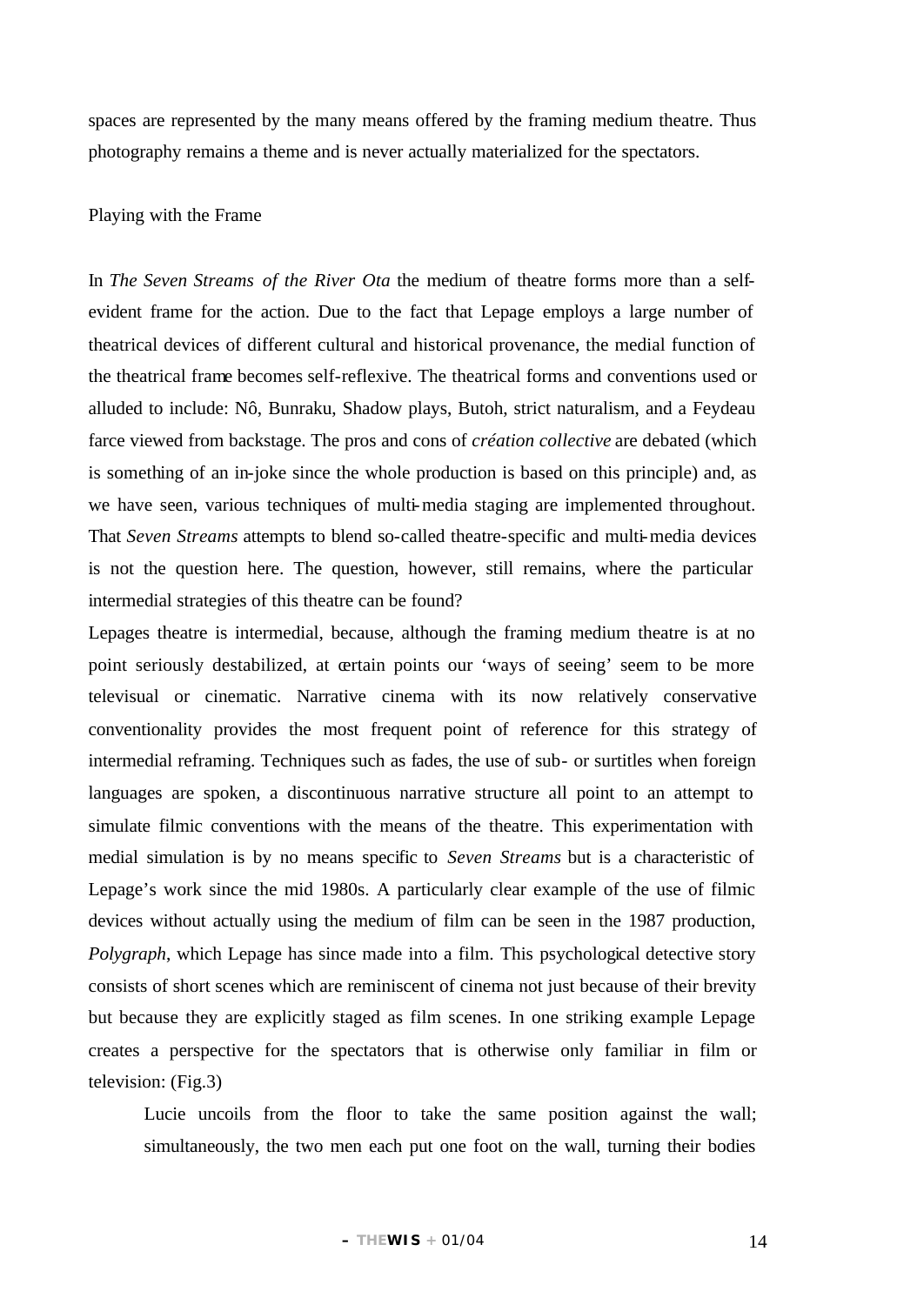horizontal so as they appear to be in the classic cinematic 'top shot' of a corpse.

François and David shake hands 'over' her body.<sup>25</sup>

Important here is not just the perceptual perspective – we see in theatre in a way we normally only see in the cinema –, but also the fact that Lepage is consciously citing and contrasting the perceptual conventions: The stage direction of the published version reads: "they appear to be in the classic cinematic 'top shot' of a corpse." Significant here is the expression: "classic cinematic top-shot." He is staging film without film. By using very simple theatrical devices – the whole effect is achieved with a simple shift in body positions and a lighting change – we seem to be looking through a camera. In the context of the debate media specificity or intermediality this scene should be read not as a clear points win for the theatre but rather as a demonstration of the conventionality and historicity of all so-called media specific forms of expression.

The field of experimentation outlined here, which I have termed intermedial theatre can encounter virulent opposition, particularly among the German theatre critical establishment. This brings us back to the 'rat' problem discussed earlier. Lepage's *Seven Streams of the River Ota* was not met everywhere with critical jubilation. I quote Franz Wille, a major critic of *Theater heute*, Germany's leading theatre magazine: "What is one supposed to make of Lepage's 'Seven Streams of the River Ota', now that the meandering American-Japanese-Canadian family saga has been presented in its final version at the 'Theater der Welt'-Festival in Dresden?" Not a lot according to Wille. He compares this 'family saga' to a "third generation American TV series. Its genealogical resolution is about as logical as the family tree of a homosexual wire-haired dachshund." Or worse, and now Wille resorts to the most lethal weapon in the arsenal of German critical invective; he gives the production the final coup de grâce: "the dialogue could almost attain the level of soap opera, if it weren't so clumsy."<sup>26</sup>

Theatre as soap opera. This devastating judgement could be compared with remarks by Lepage who has said on many occasions that he is concerned with exploring the relationship between theatre and other media: I quote from an interview given to a German newspaper:

j <sup>25</sup> Lepage, Robert und Marie Brassard: *Polygraph*, trans. Gyllian Raby. (London: Methuen, 1997), 29.

<sup>26</sup> Wille, Franz: 'Mit der Gießkanne im Regen stehen', *Theater Heute* 8, 1996, 22.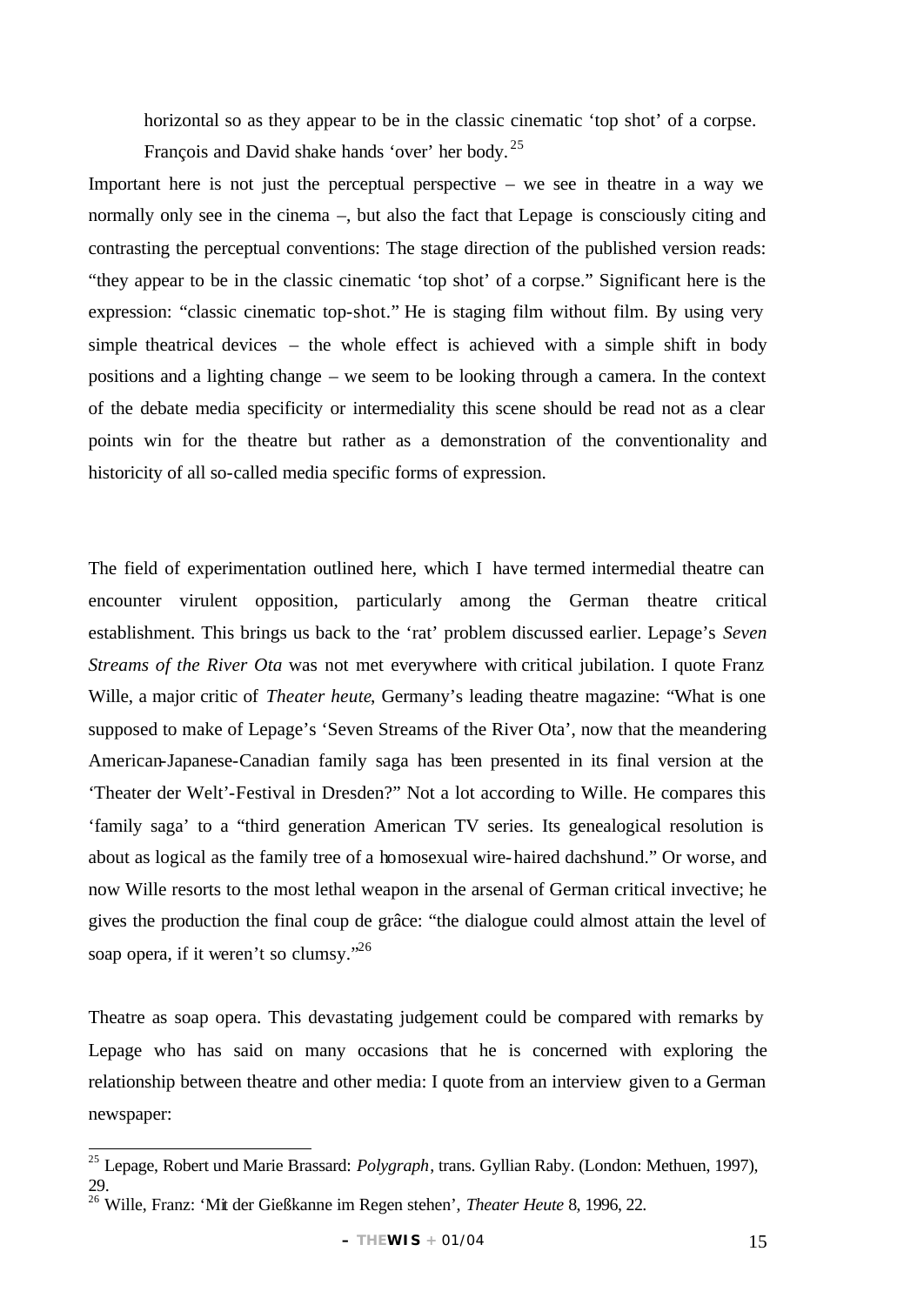I am simply interested in finding out what the theatre of the future is going to look like. And one cannot ignore the vocabulary of the cinema – how one can tell stories using the means of cinema. The audience has this knowledge after all, has through music videos become accustomed to stories being told in jumps. This staccatorhythm will also reach the theatre. $27$ 

A large discrepancy manifests itself here: On the one hand the French-Canadian 'theatre magician' who is concerned with the future of theatre in the media age. On the other hand, the damnation of this goal and its aesthetic means by a leading German critic. Although Lepage has often remarked that German critics are hard on him the gap between the two positions is not just a question of an incompatibility between an individual artist and a particularly unkind critic. It is symptomatic of a deeper-seated problem transcending individuals and even theatre cultures.

The work of Lepage represents on an artistic level the basic precepts of the theoretical discussion underpinning the concept of intermediality. Wille, I would argue, and other critics of his ilk, are still firmly situated in the paradigm of media specificity. Not only does Lepage work in different media – theatre and film –, which in itself is nothing unusual, but the major focus of his activities and the production company Ex machina he has set up, is devoted to the question of exploring how the different media can interact and influence one another.<sup>28</sup> These projects include the question of situating theatre in the emerging digital technologies and the internet. The incompatibility lies in the fundamental rejection of this kind of endeavour for theatre.

#### **Perspectives**

l

In conclusion I would like to discuss some possible perspectives and areas of research for theatre studies based on / proceeding from an intermedial paradigm.

1) The theatre spectator is a spectator with competence and knowledge in a variety of media. Taking cognizance of this circumstance does not mean becoming the pied piper of theatre studies, playing seductive tunes taken from MTV video clips. Nor does it mean that

<sup>&</sup>lt;sup>27</sup> Diez, Georg: "Graben nach der großen Form". Interview with Robert Lepage. In: *Süddeutsche Zeitung* 21. August 1998, 12.

<sup>2828</sup> Lepage's first and much acclaimed film *Le Confessional* (1994) develops motifs from his first internationally successful production, *Trilogie des Dragons*, and makes use of actors from *The Seven Streams*. Lepage made his play *Polygraph* into a film in 1996. His film *Nô* (1998) is an adaptation of part three of *Seven Streams*, 'Words'.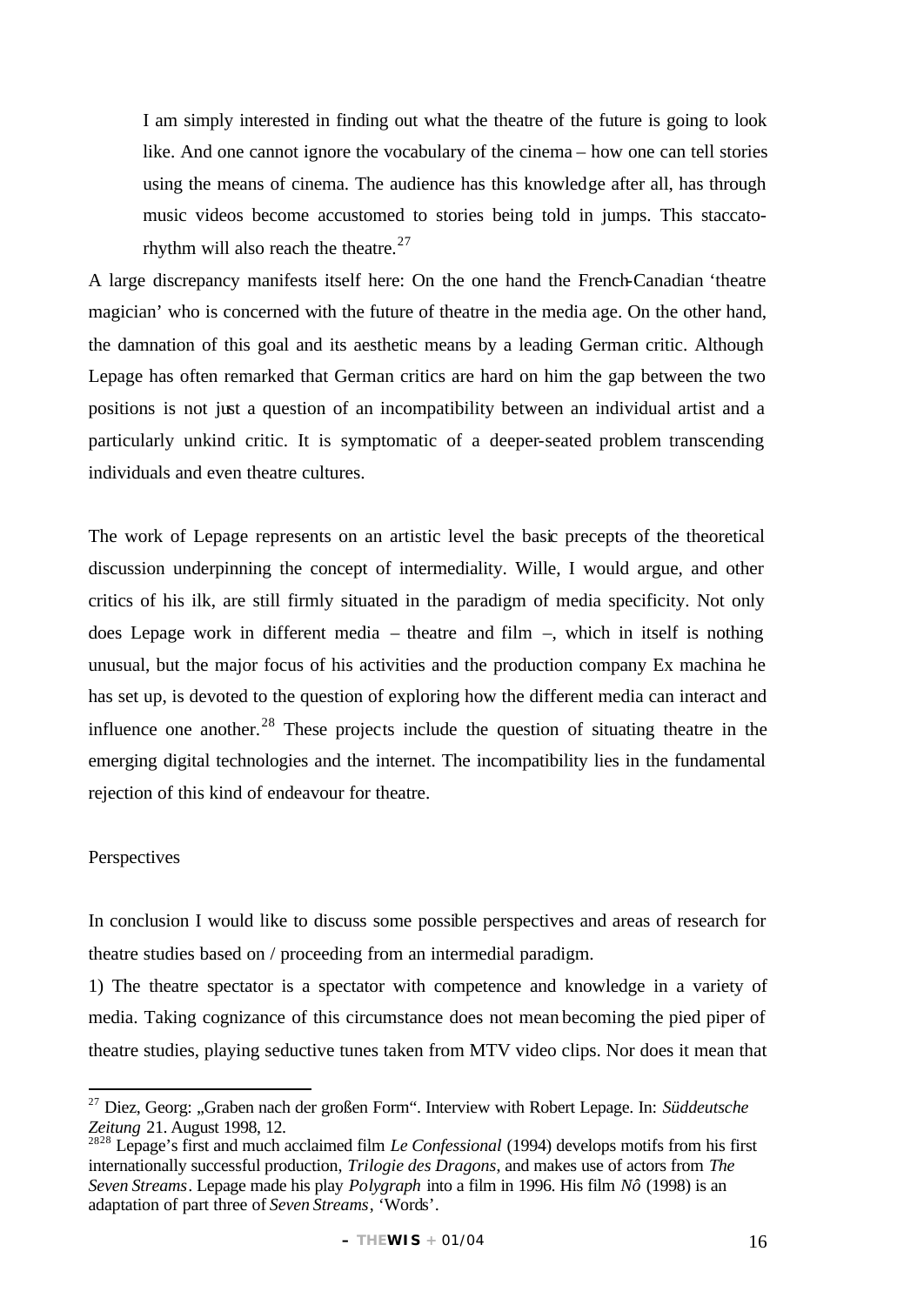the theatre must subscribe to the same aesthetic of quick cuts. On the contrary: the seven to eight hours of the *Seven Streams* require an exceptionally patient spectator, willing to adapt to quite heterogeneous ways of seeing and hearing. From the point of view of research, it is necessary to examine more closely different media aesthetics as a question of conventionality, i.e. as historically emergent practices of seeing, hearing and behaving rather than as essentialized properties determined by material factors.

2) If intermediality is to be taken as an hisotrical paradigm then theatre must be understood in the first instance as a hypermedium that was always capable of incorporating, representing and on occasion even thematizing other media. This ability is not a just a recent discovery of Erwin Piscator, the Wooster Group or Robert Lepage. An intermedial perspective could be productive for theatre historical research, if for example, the question of technical apparatus were examined more closely, not as a separate question but in relationship to other aspects of the theatre. Well before the so-called new media were invented, theatre was a technological medium in dialogue with other media. The exchange is clearly evident in the question of writing and more importantly the invention of printing. McLuhan's Gutenberg Galaxy fundamentally altered the medium of theatre in the early modern period with wide-ranging implications for interrelationship between language, performance and reception. The interaction between media is however more obvious in the area of illusionistic technologies such as the laterna magica, panoramas, dioramas and of course photography. Although the development of these media has been intensively researched in isolation, our knowledge of their interrelation with the theatre remains fragmentary.

(3) On a theoretical level a shift towards intermediality would require that theatre studies engage with the complex and often contradictory discussion of media theory. If there are two points of gravitation in the labyrinthine field of media discourse: textoriented and technologically oriented media theories, then it is difficult to fit the theatre into either. Therefore one must ask if there is not a third path to explore, which would necessitate examining particular features of theatrical mediality. If we define theatre as a hypermedium, then one of these features is the potential of theatre to realize and represent all other media. A live television broadcast incorporated into a performance is live television but, thanks to the theatre's ability to recode anything it enframes, also theatre as semioticians and phenomenologists never tire of telling us.

## Conclusion